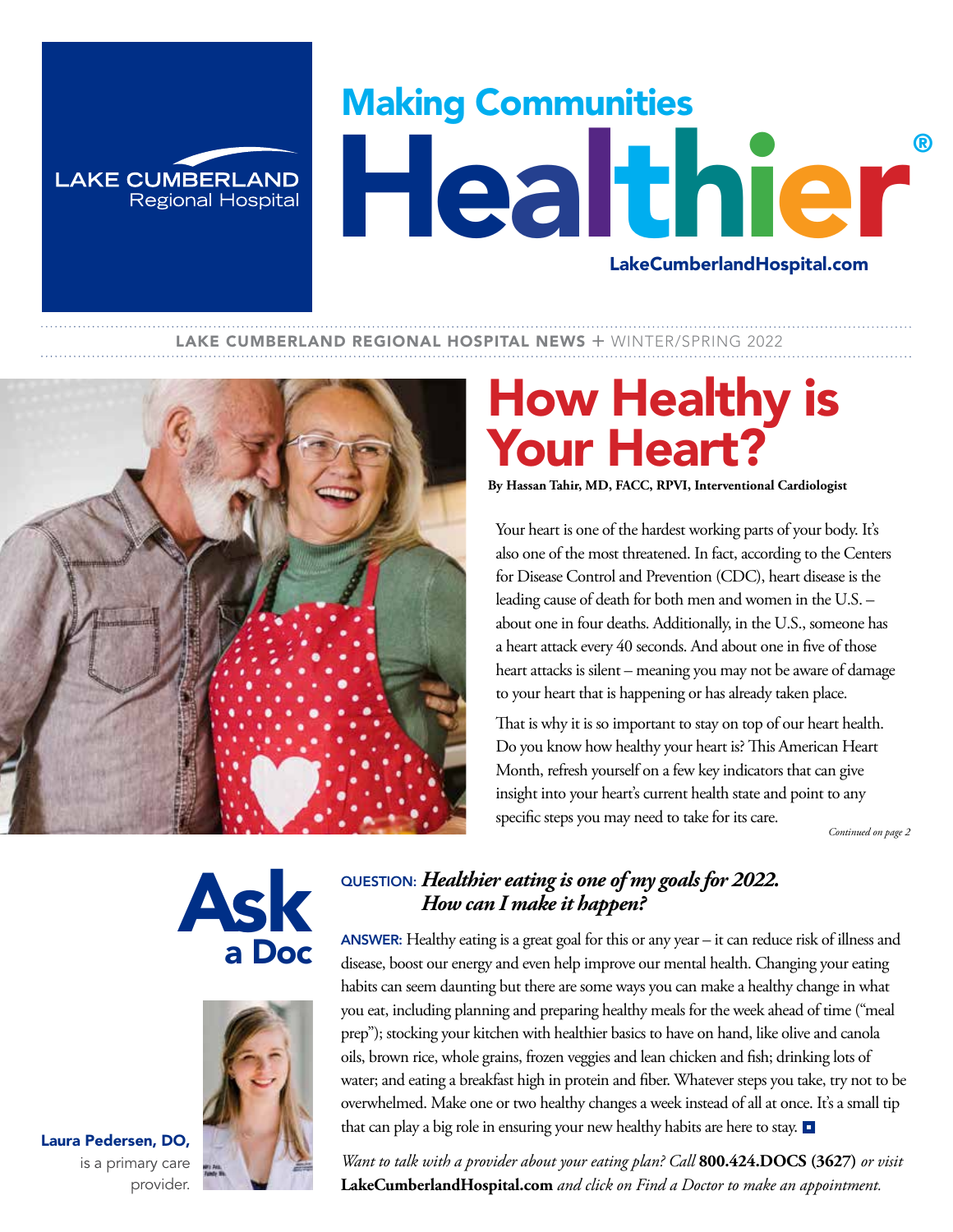

### A note from the CEO

Happy New Year! As we take our first steps into 2022, I want to publicly thank our employees, providers and medical staff for their continued commitment to caring for those we serve. I also want to thank you for your continued support of our efforts and for all that you have done and are doing to help get us closer to an end to the COVID-19 pandemic.

Despite the many challenges, we are also excited about the new initiatives we have launched over the past year. The addition of numerous technologies and services including three surgical robots for spine, orthopedics, and general surgery; the renovation of a 3rd cardiac cath lab; the launch of cardiac rehab services; the addition of specialized equipment and facility upgrades for otolaryngology care including rhinology and skull surgery; and the addition of an oncology specific patient navigator. These new technologies and service lines are part of an evergrowing strategy to ensure we are providing high-quality, innovative care and continuing to advance our mission of Making Communities Healthier.

Wishing you health and happiness in 2022,

Robert Parker

#### *Continued from cove*

**Cholesterol** is a substance that circulates in your blood and comes in two different types – LDL (also known as the "bad" kind) and HDL (known as the "good" kind). HDL cholesterol transports the LDL cholesterol from your arteries to the liver, where it is flushed from your body. Too much of the LDL or not enough of the HDL increases your risk for build-up and blockage in your arteries, potentially leading to heart attack or stroke. Knowing your cholesterol numbers is one of the key ways to assess your heart health and one of the most manageable factors in terms of lowering your risk for disease. Targets for healthy cholesterol levels can vary based on age and gender but a general rule of thumb for adults is to aim for 125-200 mg/dL.

**Blood pressure** is just what it says – it measures the pressure or force of blood within your arteries. Like cholesterol, there are two different numbers – your systolic pressure (the higher of the two numbers) measures your blood pressure when your heart beats and your diastolic pressure (the lower of the two numbers) measures your blood's pressure when your heart is resting between beats. A normal blood pressure reading is less than 120 systolic and less than 80 diastolic. Readings above these levels would be considered elevated or high, including hypertension when readings are 130/80 or above. High blood pressure can be a significant contributor to and sign of serious heart issues. Unfortunately, it is an all too common condition, affecting nearly half of American adults according to the American Heart Association, and presenting no symptoms the majority of the time. Because there are often no clear-cut symptoms, it's important to get your blood pressure checked. Fortunately, high blood pressure can be lowered and managed with the proper care.

The American Cancer Society now recommends that adults should begin colorectal screening at age 45. If you have a higher than average risk for colorectal cancer, you may need to start sooner and get tested more frequently. You should talk with your doctor about your risks and when a screening might be right for you. To find a provider, call **800.424. DOCS (3627)** or visit **LakeCumberlandHospital.com** and click on Find a Doctor to get connected to a provider who can help you schedule this important screening.

**Waist size** can also be a harbinger for heart health and a predictor of heart problems. A study by the National Heart, Lung and Blood Institute showed that men with a waist size larger than 40 inches and women with a waist size greater than 35 inches are at higher risk for heart disease and type 2 diabetes. The good news is that healthy eating and physical activity can help you lower and maintain a healthy waist size and stay on the road to good heart health.

**Risk factors** like high cholesterol and blood pressure can also run in your family, so knowing your family's heart health history can help you stay alert to your own health risks. And while these aren't the only markers on the map to good heart health, they are key factors in determining how healthy your heart is and your risk for heart issues now or down the road. Your primary care provider can check these numbers for you – including during your annual check-up – and work with you on a plan to make any changes necessary to get you back on track, whether it's simple lifestyle changes or medication if necessary.

How healthy is your heart? Know your numbers so you can know how to stay on the road to good heart health.

*Need help to know your heart? You can count on us. From primary care to heart services, we're here for you with high-quality, compassionate care when you and your family need it. Call*  **800.424.DOCS (3627)** *or visit* **LakeCumberlandHospital.com** *and click on Find a Doctor to make an appointment.* 

*For more information on heart health, visit heart.org*

*You can also take our free heart health assessment by visiting* **LakeCumberlandHospital.com/ cardiology** *and clicking on the Take a Heart Health Assessment button.*



## Mission Moment

### Mayfield Tornado Relief Team

Thanks to team members Rob Edwards, RN supervisor –LCMA; Valerie Allen, APRN; Loujuanna Hardwick, LPN; Mandy Prather, division director–marketing & communications; and Allen Fox, facilities; who volunteered their time to help our sister facility, Jackson Purchase Medical Center (JPMC), after the devastating tornadoes that took place in December 2021.

While onsite in Mayfield, the LCRH mobile clinic provided care for community members needing medical assistance including first aid, sick visits, medication refills, and testing. The mobile care van was also packed with food, clothes and other necessities donated by our own team members.



# Is It Time for a Colonoscopy?

If you're 45 or older, yes. A colonoscopy is a simple and effective procedure which serves two very important purposes: it helps to find colorectal cancer quickly and early so that it can be treated much more easily, and it helps to prevent colorectal cancer by identifying and removing any colorectal polyps before they become cancerous.

## Managing Your Medications Safely

Medications can be a great tool to help us heal and get healthy again, but they can also pose a serious health risk when misused or handled improperly. There are some simple steps you can take to practice medication safety:

If you need to safely dispose of unused or expired meds, medication drop boxes are an easy and convenient way to do so, and they're free and anonymous. Visit **fda.gov/drugs/disposal-unused-medicines-what-you-should-know/drug-disposal-drugtake-back-locations** to find one near you.

- Take your medications only as directed by your provider and for the intended purpose.
- Properly store your medications, with relocked caps on bottles and in a safe place out of reach of children and out of sight of friends and guests.
- Don't share your medications with others.
- Safely dispose of unused or expired medications to help prevent accidental poisoning, and overdose or abuse.